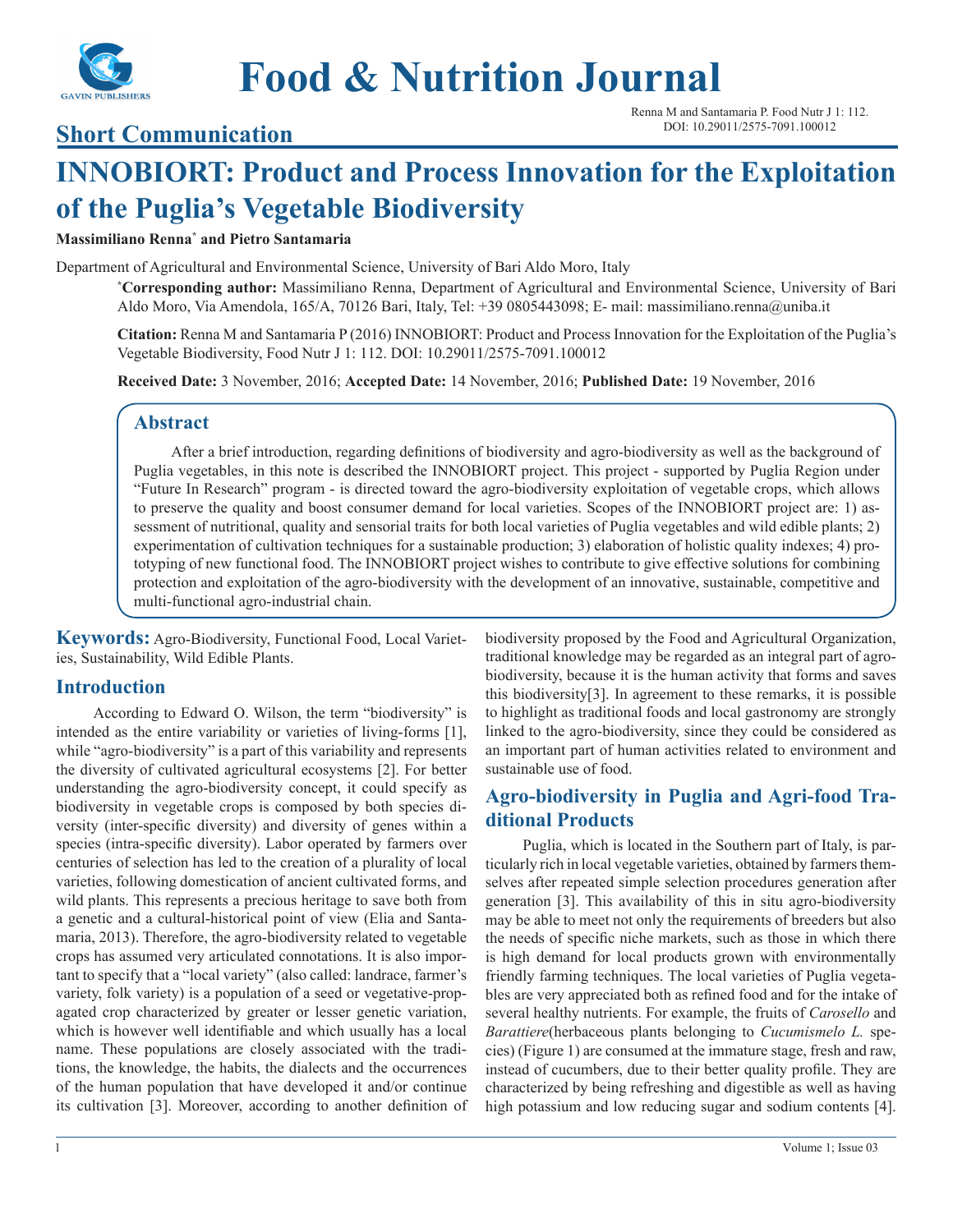**Citation:** Renna M and Santamaria P (2016) INNOBIORT: Product and Process Innovation for the Exploitation of the Puglia's Vegetable Biodiversity, Food Nutr J 1: 112. DOI: 10.29011/2575-7091.100012.

The "yellow-purple Polignano carrot" (a multicolored landrace of *Daucuscarota* L) (Figure 2) is greatly appreciated by local people for its special taste, tenderness, crispness, flavour, fragrance and great variety of colours, which range from yellow to dark purple in the outer core and from pale yellow to light green in the inner core. The roots of this local variety, which is grown without fertilizer near the sea, have a great potential for culinary applications and promising uses as raw material for new food products [5]. The *Acquavivadelle Fonti* red onion (*Allium cepa* L) (Figure 3) is renowned for its sweetness and is recognized by its colour, between carmine red and purple, which becomes lighter toward the inside, until it becomes completely white (Elia and Santamaria, 2013) [2]. *Galatina* and *Molfettese* (Figure 4) are two local varieties of stem chicory (*Cichoriumintybus* L., Catalogna group) that represent a nutritious and refined food [6]. In fact, these local varieties of chicory show a high content of sterols and phenols and low nitrate content [7]. The *Galatina* and *Molfettese* chicories are appreciated both raw and cooked also for the bitter-flavored stems, due to different type and levels of their sesquiterpene lactones content [8]. The *Regina* tomato (Figure 5) is the name of a tomato (*Solanumlycopersicum* L.) landrace grown in the coastal saline soils of the central Puglia. The hot-arid conditions of the local environment favored the adaptation of this landrace to the scarcity of the natural resources. So, plants of Regina are generally grown without irrigation or with sporadic supplemental irrigation by using brackish water coming from aquifers. This agronomical practice favors the obtaining of tasty tomato fruits very appreciated by local consumers. *Cima di rapa* (*Brassica rapa* L., *broccoletto* group) (Figure 6) is an ancient species of Mediterranean origin, linked to the culinary traditions of a large part of Central-Southern Italy. In the last decades, this vegetable has attracted the attention of an increasing number of consumers in Europe, United States, Canada, Argentina and Australia. In North America *cime di rapa* are also known by the names of broccoli rabe, broccoli de rabe, broccoli raab, raab, rapa, rappini, rapini, spring broccoli, Italian turnip and taitcat [9]. Recently broccoli raabhas been used in the menu for the Italy state dinner at White House [10]. The popularity of this typical Puglia's vegetable is probably due both to its aromatic taste and content of glucosinolates, well-known as important healthy compounds.



**Figure 1:** Different types of *Carosello*  and *Barattiere* (Cucumismelo L.).







**Figure 3:** *Acquaviva delle Fonti* onion **Figure 4:** *Molfettese* (left) and *Galatina*  (*Allium cepa L.*). Photo credit: Beniamino Leoni.



(right) *Chicories* (Cichoriumintybus L., Catalogna group).



**Figure 5:** Regina tomato (*Solanum ly-***Figure 6:** *Cima di rapa* (*Brassica rapa copersicum* L.). Photo credit: Angelo L., broccoletto group). Signore.

A particular segment of Puglia's agro-biodiversity is represented by Wild Edible Plants (WEP), which includes some progenitors of cultivated vegetables with which there is a continuum in the genetic profile (Elia and Santamaria, 2013) [2]. WEP are a favorite delicacy in many countries and represent an extraordinary source of essential elements for the human health. They may be used to diversify and enrich modern diet with many colors and flavors, playing an important role in the diet of inhabitants in different parts of the world [11]. In Puglia, the harvesting of WEP is a time-honored custom and several species represent the essential ingredient to prepare some traditional food [12]. For example in the dish *Favebianche e cicorie* (Figure 7) a purée of husked broad beans (*Viciafaba* L.) cooked in earthenware is presented with boiled vegetables. The term *cicorielle* is traditionally used to indicate WEP (i.e. *Chicoriumintybus* var. *silvestre* Bischoff, *Sonchusoleraceus* L., *Helminthotecaechioides* L, etc.); however, it is possible to use different types of cultivated chicory (C. *intybusvar*. *foliosum*) as single vegetable or mixed with WEP. Crenate broomrape (*Orobanchecrenata* Forsk.) is a root parasite plant that produces devastating effects on many crop legumes and has become a limiting factor for broad bean production in the Mediterranean region. However, in Puglia it is considered a WEP used to prepare several traditional dishes. On the other hand, crenate broomrape is interesting for its content of phenols that are both flavor components and healthy compounds as antioxidants [13]. Traditionally,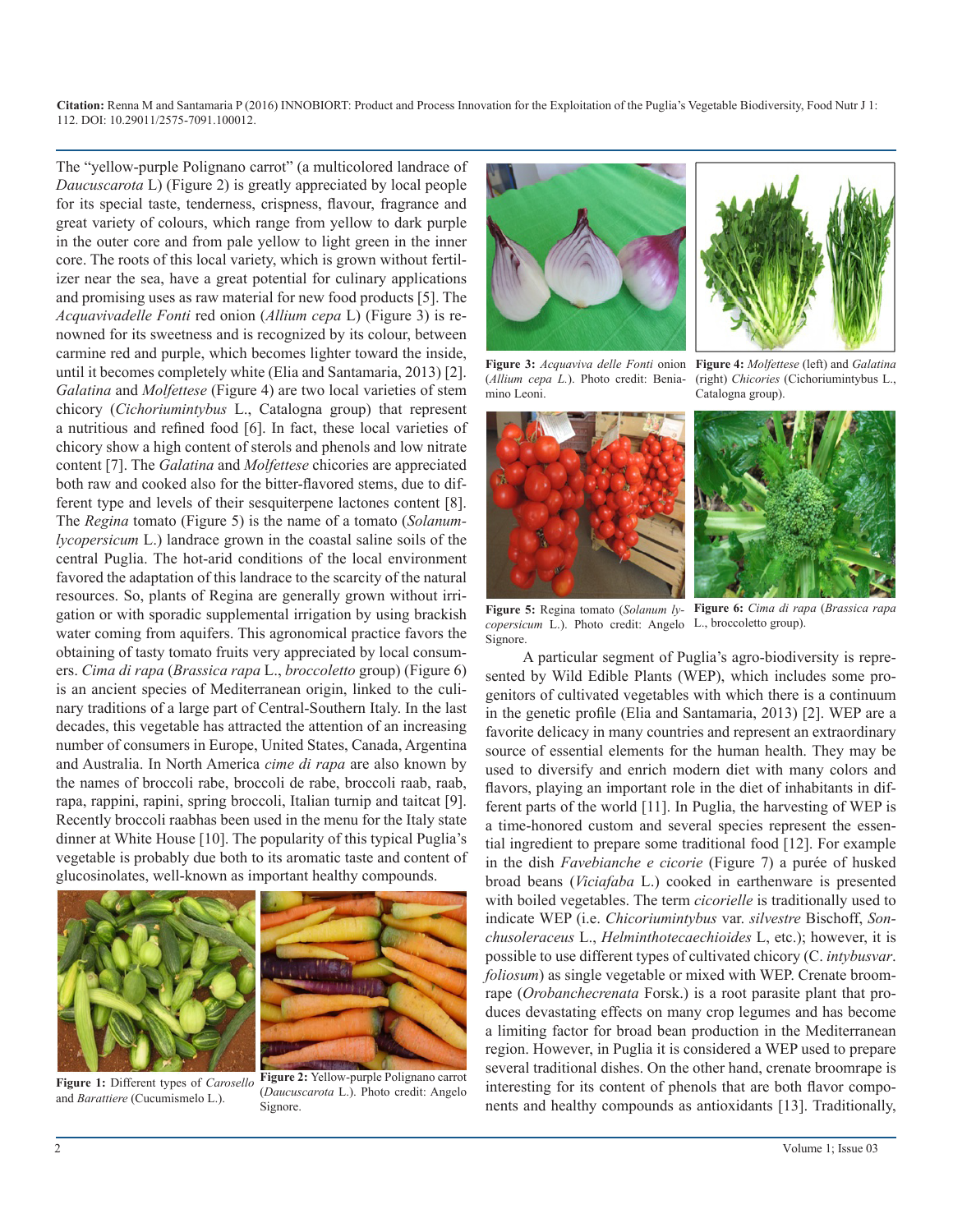**Citation:** Renna M and Santamaria P (2016) INNOBIORT: Product and Process Innovation for the Exploitation of the Puglia's Vegetable Biodiversity, Food Nutr J 1: 112. DOI: 10.29011/2575-7091.100012.

the stems are clean, washed and boiled in water and salt. After boiling, the stems are soaked in water to reduce the bitter taste and used as an ingredient in several recipes, like a salad with extra virgin olive oil, vinegar, mint and fresh garlic (Figure 8).



**Figure 7:** *Favebianche e cicorielle*: purée of husked broad beans presented with boiled vegetables and raw *Acquavivadelle Fonti* red onion.



**Figure 8:** Salad of crenate broomrape (*Orobanchecrenata Forskal*) with virgin olive oil, vinegar, mint and fresh garlic.

Based on all these information we must also take into account Agrifood Traditional Products (ATP) that represent a visiting card for the quality of Italian agriculture. The ATP refer to agri-food products whose methods of processing, conservation, and maturation are maintained over time, are consistent throughout the interested territory, according to traditional rules, for a period of not less than 25 years. The exploitation of these productions must be integrated into the territory and the exploitation of the multi-functionality of farms, through initiatives also including farm visits and the development of commercial proposals with other complementary products (Elia and Santamaria, 2013)[2].

### **Concept, objectives and methodological approach of the INNOBIORT project**

Although Puglia represents about 22% of the Italian total vegetable-growing area, the genetic diversity of vegetable crops in this region has been eroded, due to several factors such as abandonment of rural areas, ageing of the farming population, failure to pass information down the generations (leading to loss of knowledge and historical memory), which can vary in relation to the type of genetic resource and location [14]. For these reasons, the Puglia Region planned specific actions under the Rural Development Program (RDP) in order to preserve regional genetic biodiversity. "Protection of biodiversity" is one of these actions that provides financial support for a five-year period for seed savers committed to preserving in situ the plant genetic resources listed in a specific

annex of the RDP, while "Integrated projects and regional biodiversity system" funds the salvage of native plant genetic resources and knowledge of ethno-botany. The overall goal is to create a biodiversity network to promote the exchange of information between stakeholders to facilitate the diffusion and protection of genetic resources in agriculture.

The Puglia RDP is an example of protection and recovery of agro-biodiversity at risk of genetic erosion, and its implementation could help to identify much of the plant germplasm at risk of genetic erosion. Nevertheless, the financial support it provides to seed savers for preserving plant resources in situ is too limited to provide an adequate incentive for cultivation. Therefore, it must be highlighted that the in situ conservation of genetic agro-biodiversity needs to be based not only on institutional programs, but also mainly on the possibility, for young growers, of using these resources for productive activities which would imply a real income. In this regard, specific research activities should be directed toward the agro-biodiversity exploitation of vegetable crops, which allows preserving the quality and boosting consumer demand for local varieties. In this case, it could be necessary to evaluate quality traits of local varieties for promoting their diffusion in the markets. Moreover, it could be also necessary to evaluate the suitability of these vegetables, as ready to use products after the application of a food process [15].

Starting from these remarks, one scope of the INNOBIORT project is to experiment cultivation techniques for a sustainable production and innovative models for a holistic characterization of the quality. Another scope is to test industrial processes to obtain new foods, while preserving the nutritional characteristics of some local varieties of Puglia vegetables.

The work plan is organized in research and technological development activities included in follows Work Packages (WP):

- WP 1: Nutritional, quality and sensorial assessment of both local varieties of Puglia vegetables and WEP traditionally used in this region.
- WP 2: Experimentation of protocols for a sustainable cultivation of local varieties and WEP.
- WP 3: Elaboration of holistic indexes correlating data from rapid and/or non-destructive analysis with nutritional, quality and sensorial traits.
- WP 4: Prototyping of new functional based on local varieties and WEP by the application of mild technologies to preserve the nutritional quality of the raw products.

The INNOBIORT project is supported by Puglia Region under "Future In Research" program and is conducted from the Department of Agricultural and Environmental Science - University of Bari Aldo Moro (Italy), in collaboration with the Institute of Sciences of Food Production, CNR - National Research Council of Italy.